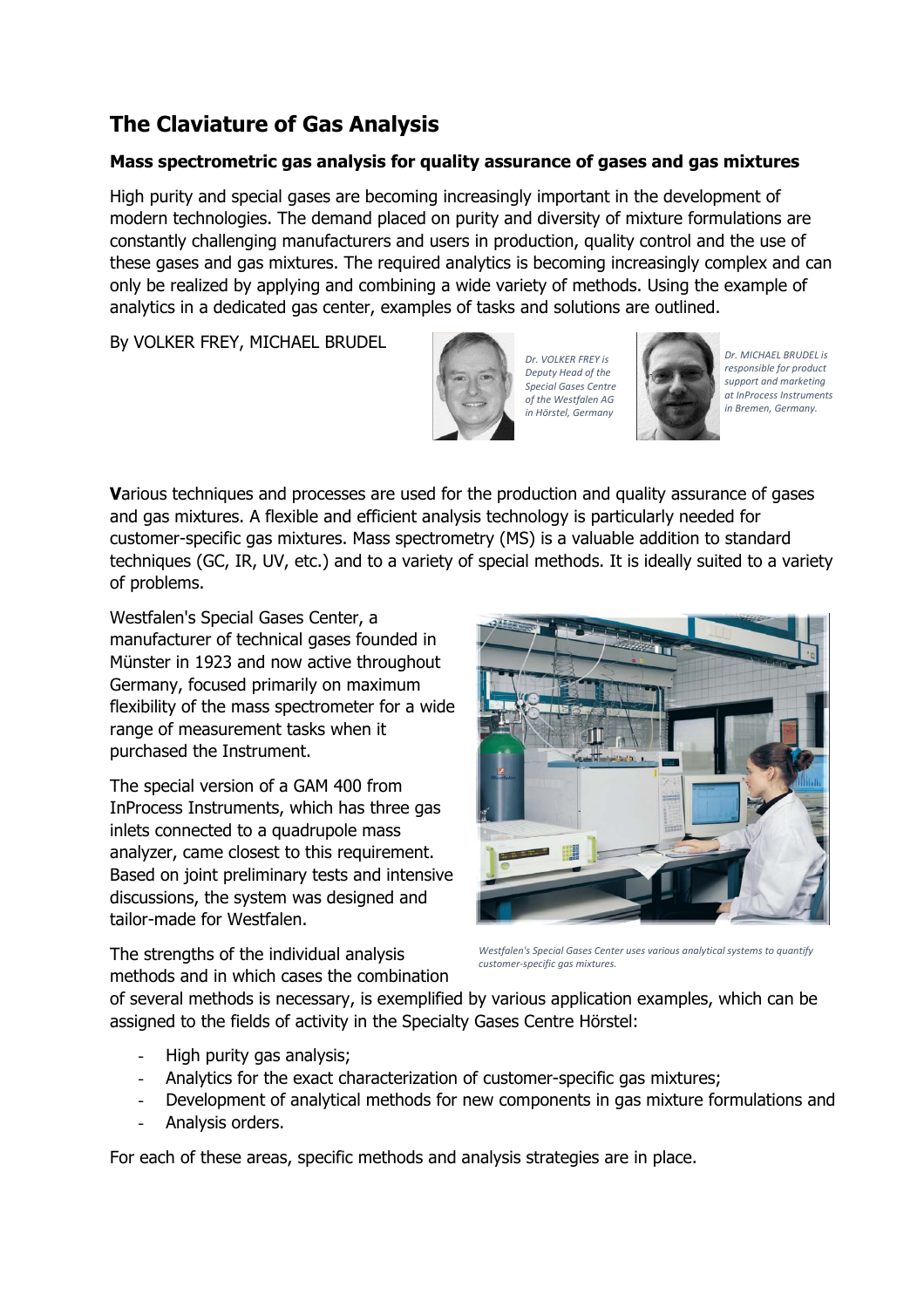# **Analysis of high purity gases**

For this application, the produced high purity gases (nitrogen, argon, oxygen, hydrogen, helium, carbon dioxide) are tested for secondary components (impurities) as part of the routine analysis. Depending on the constituents, the high-purity gases are produced up to 6.0 gas purity (corresponding to 99.9999 percent purity). This implies that the total of the secondary constituents must not exceed 0.0001 vol. percent  $= 1$  vol. ppm. The analytical instrumentation is optimized such that it reliably measures the corresponding secondary constituents within the specified concentration range in a wide variety of gases.

Gas chromatography with helium or argon ionization detectors is used for the most part. The advantage of these detectors is the low detection limit (vol. ppb range) of the permanent gases e.g. in the air. The disadvantage results with only two decades from the low range of linearity. Various instruments are used to determine the moisture content in gases. They can be based on dew point mirrors, phosphorus pentoxide, capacitive aluminium oxide measuring cells or oscillating quartz technology. Traces of Oxygen are detected up to the volume ppm range using the redox measurement method.

In order to carry out these these measurements, precise calibration gases are needed that have to be produced and tested. The quality assurance of these test gases is done by mass spectrometry. The advantage of this method particularly results with more than six decades from the very large linearity range. On the other hand, the zero point of the component in question has to be determined as accurately as possible. The use of gases with quality 6.0 is not sufficient. Therefore, highly efficient post-cleaning processes are deployed.

**Analytics of customized gas mixtures** 

*The GAM 400 mass spectrometer, here with different inlet systems, serves a mass range of 1 to 300 amu.*

In this field of work, gas mixtures, which are produced according to the customer's wishes and recipe, are analyzed for their true value. The prerequisite for production of such customized gases is, among other things, a official manufacturing permit and the infrastructure for testing or ensuring the stability of the gas mixtures. Hence, all potential chemical reactions between the individual components and the gas cylinder and the valve material must be examined.

Westfalen's Specialty Gases Centre currently stocks approx. 150 individual components, which are gravimetrically combined to customer-specific formulations depending on feasibility. To date, these formulations contain up to 20 individual substances. The concentrations that can be produced and analyzed range depending on the substance from a few vol. ppb to the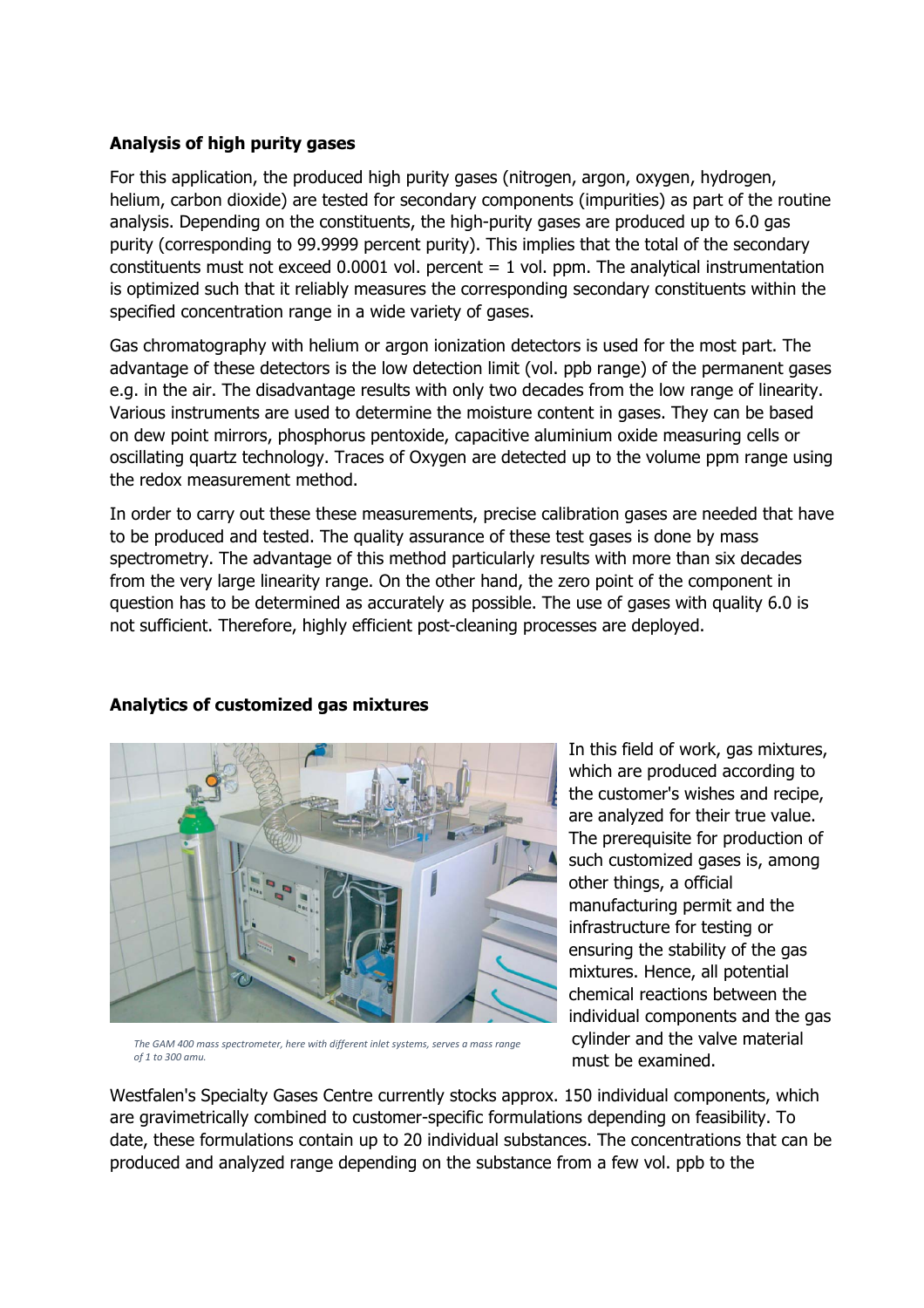percentage range. New recipes are added almost daily to the approx. 4,000 recipes already stored.

The combination of different analytical methods is often used to effectively achieve correct results. Beside the classical gas chromatography with different separation columns and detectors (WLD, FID, FPD, ECD), mass spectrometry, infrared spectroscopy (NDIR, FTIR) and the chemiluminescence method (partly parallel) are also used - depending on the analytical question.

With over 4,000 different recipes, it is difficult to assess, which techniques should be used and when. In general, the measuring procedure must be unambiguous. For example, in mass spectrometry or IR spectroscopy masses or wave numbers that are interfered by other components of the mixture must not be used. With GCs, it is important that the evaluated components do not have the same retention times. Cross-sensitivity, artifact formation and quenching effects must be considered. Hence, method development and validation take up a considerable part of the time for the entire analyses. Standardized analytical methods are used for frequently analyzed formulations.

### **Analysis of new components in gas mixtures**

New or additional components specified by the users have to be mixed into existing gas formulations. This determines the further procedure. Before actual production, test and release procedures have to be followed for the new components, which go beyond those described in the previous section. Only then, reference gases are independently of one another produced in accordance with EN 6142. The methods suitable for quantitative measurement are then tested in compliance with DIN EN 6143. All analytical equipment and methods present in the Specialty Gases Centre are considered. Where possible, these gas mixtures are also validated with external standards. Finally, the new formulations are tested for stability.



*Mass spectrometer systems are highly selective and capable of multi‐component analysis.*

#### **Contract analytics**

In Special Gases Centers as described above, most known gas mixtures are analyzed quantitatively only. Unknown gas mixtures are measured both, qualitatively and quantitatively after the analytical method has been developed. After a qualitative analysis with FTIR and MS (spectra recording in scan mode), next steps for the systematic procedure is determined caseby-case.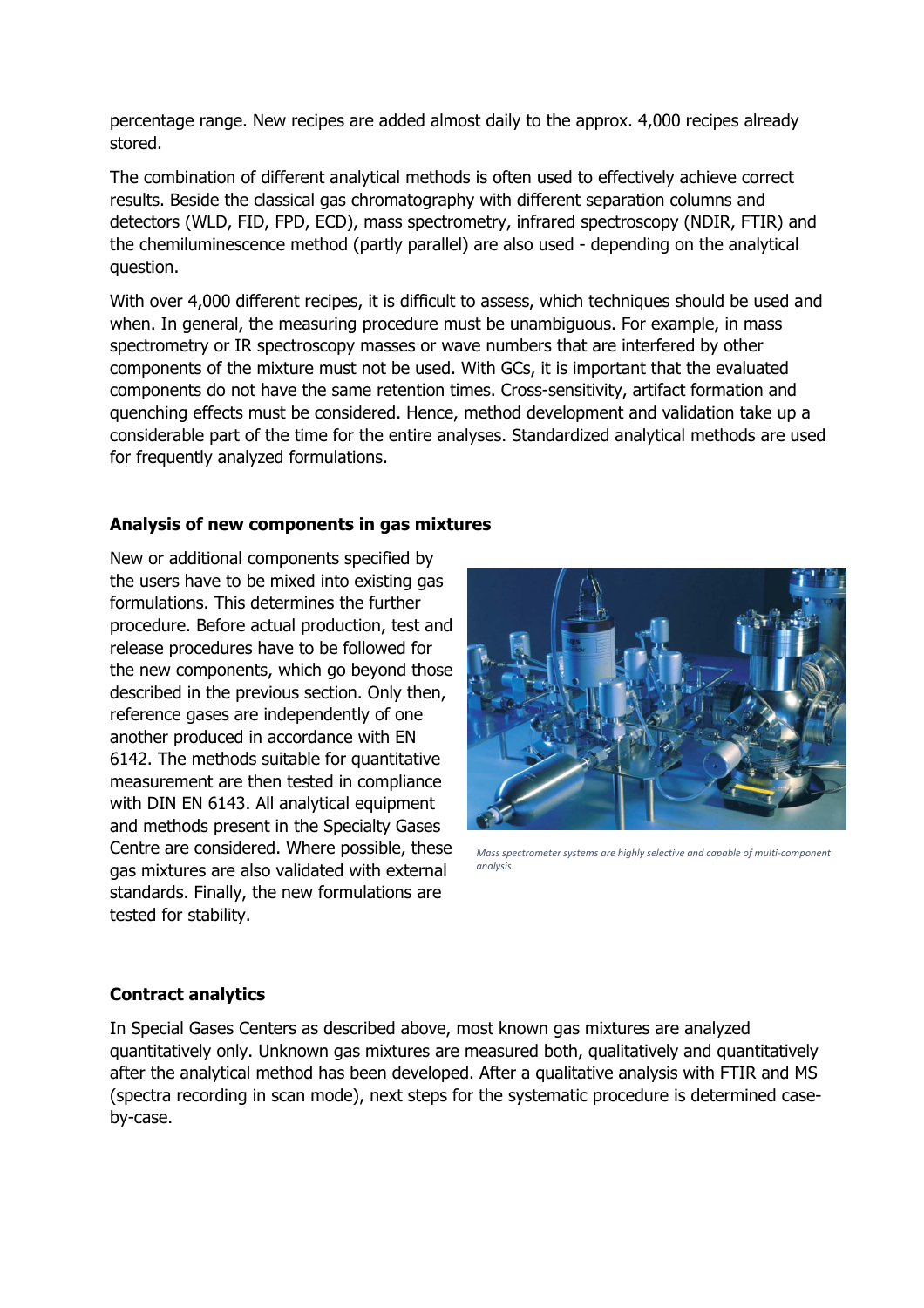# **Combination of different analytical methods**

One example is the production of 500 vol. ppb of sulfur isotope 34 (34SO2) in sulfur dioxide in nitrogen. Due to the low concentration of the 34SO2 in the mixture, the mass spectrometer is here not suited for the quantitative analysis. Therefore, the quantitative analysis is performed with a sulfur dioxide analyzer. This UV spectrometer has a detection range from 0.1 vol. ppb to 500 vol. ppb. However, only the mass spectrometer can be used to test the isotope distribution in pure sulfur dioxide.

Traces of nitrogen monoxide, sulfur dioxide and carbon monoxide mixed with nitrogen as main component are particularly difficult to analyze. Th gas chromatography at the Special Gas Centre is not sufficient for such mixtures. This is why nitrogen monoxide is analyzed with the chemiluminescence analyzer, while sulfur dioxide and carbon monoxide are quantified with the IR spectroscopy.

### **Application of the mass spectrometer**

Depending on the method, the mass spectrometer system can be used for a wide range of analyses in the Specialty Gases Center. It is therefore one of the most important and versatile analytical instruments. This is because of the universality of the measurement principle, which is characterized by high selectivity, multi-component capability, short measuring times, high sensitivity and a wide dynamic range.



The MS is used as for special analysis methods of high purity gases, gas mixtures and special gases. Besides the direct quantitative determination of trace components down to the ppm range, it is also possible to measure isotopic compositions. The technique is particularly strong in the determination of non-polar molecules, such as noble gases. The instrument has been specially designed for fast and accurate gas analysis of the mass range 1 to 300 amu. The combination of different gas inlets makes it particularly well suited for the special gas center because it has…

*The verification of the accuracy of analytical results by the analysts is of great importance.*

- a batch inlet for the measurement of smallest gas quantities ;
- **‐** a direct capillary inlet for highly reactive components such as chlorine a gas inlet for routine analyses with a continuous gas flow
- **‐** a possibility to switch to a second gas flow, e.g. for calibration or zero gas measurements.

The flexible solutions of the instrument technology as InProcess Instruments develops and manufactures them, enable a wide use of mass spectrometry for many different tasks. It is therefore a valuable addition to other analytical methods at the Westfalen's Specialty Gases Center. Like IR spectroscopy (not all gases are IR-active or have only weak absorption bands),